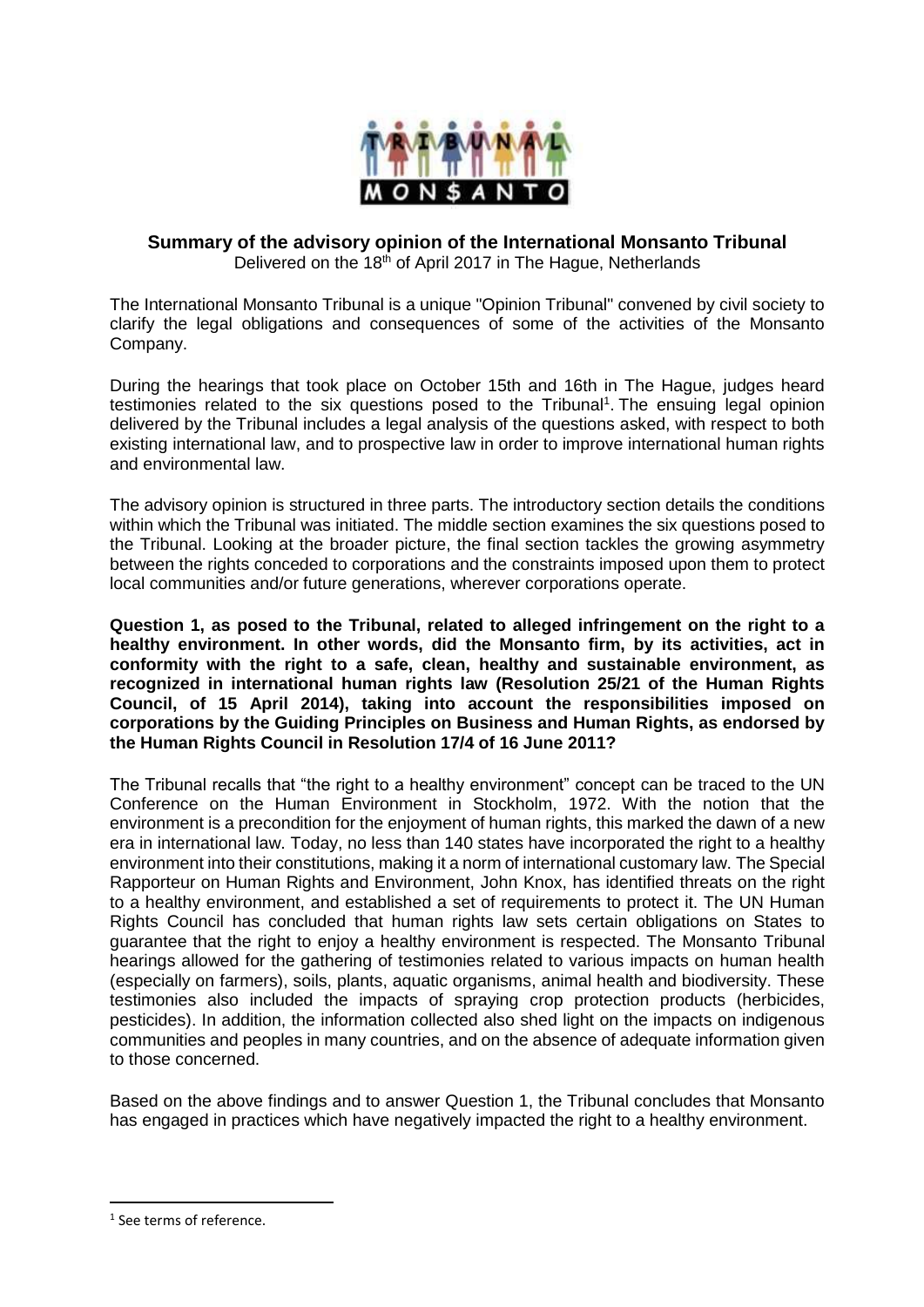#### **Question 2 concerned the alleged infringement on the right to food as recognized in Article 11 of the International Covenant on Economic, Social and Cultural Rights, in Articles 24.2(c) and (e) and 27.3 of the Convention on the Rights of the Child, and in Articles 25(f) and 28.1 of the Convention on the Elimination of All Forms of Discrimination against Women.**

According to the UN Committee on Economic, Social and Cultural Rights, "The right to adequate food is realized when every man, woman and child, alone or in community with others, has physical and economic access at all times to adequate food or means for its procurement". According to the Tribunal, business entities are also responsible to respect this right by applying the Guidelines for Multinational Enterprises of the OECD and the UN Guiding Principles on Business and Human Rights. The hearings accounted for negative impacts on production systems and ecosystems, the appearance of invasive species and the loss of efficiency of Roundup over time. Some farmers were sentenced to pay royalties after their fields were contaminated by genetically modified organisms (GMOs), while others stated that the corporation is taking over the seed market, even though Monsanto's products are not as productive as promised.

In response to Question 2, the Tribunal concludes that Monsanto has engaged in practices that have negatively impacted the right to food. Monsanto's activities affect food availability for individuals and communities and interfere with the ability of individuals and communities to feed themselves directly or to choose non-genetically modified seeds. In addition, genetically modified seeds are not always affordable for farmers and threaten biodiversity. Monsanto's activities and products cause damage to soil, water and to the environment more generally. The Tribunal concludes that food sovereignty is also affected and underlines the cases in which genetic contamination of fields forced farmers to pay royalties to Monsanto or even to abandon their non-GMO crops due to this contamination. There is indeed an infringement on the right to food because of aggressive marketing on GMOs which can force farmers to buy new seeds every year. The dominant agro-industrial model can be criticized even more strongly because other models - such as agroecology - exist that respect the right to food.

**Question 3 concerned the alleged infringement on the right to the highest attainable standard of health of everyone can reach, as recognized in Article 12 of the International Covenant on Economic, Social and Cultural Rights, or the right of child to the enjoyment of the highest attainable standard of health, as recognized by Article 24 of the Convention on the Rights of the Child.**

The right to health is intertwined with the rights to food, water and sanitation, and to a healthy environment. The right to health is also recognized in many regional human rights protection instruments. It encompasses physical, mental and/or social health. The Tribunal heard witnesses' accounts of severe congenital diseases, development of non-Hodgkin lymphomas, chronic diseases, Lasso poisoning or even death occurring after direct or indirect environmental exposure to products manufactured by Monsanto. The Tribunal recalls that this company has manufactured and distributed many dangerous substances. First were PCBs, persistent organic pollutants exclusively commercialized by Monsanto between 1935 and 1979 despite the fact that the company knew about their deleterious health impacts. PCBs are now forbidden by the 2001 Stockholm Convention on Persistent Organic Pollutants. This carcinogenic product also causes problems with fertility and child development, and disrupts the immune system.

Secondly, glyphosate (ingredient in Roundup) is considered in some studies as a carcinogenic product while other reports, such as the one from the European Food Safety Authority (EFSA), conclude the opposite. In an opinion issued on the 15th of March 2017 and related to the classification of glyphosate, the European Chemicals Agency (ECHA) indeed estimated that this product could not be classified as a carcinogen, as a mutagen or as toxic for reproduction. The Tribunal however stresses that this classification does not take into account the risks of exposure, with residues found in food, drinking water and even in human urine. The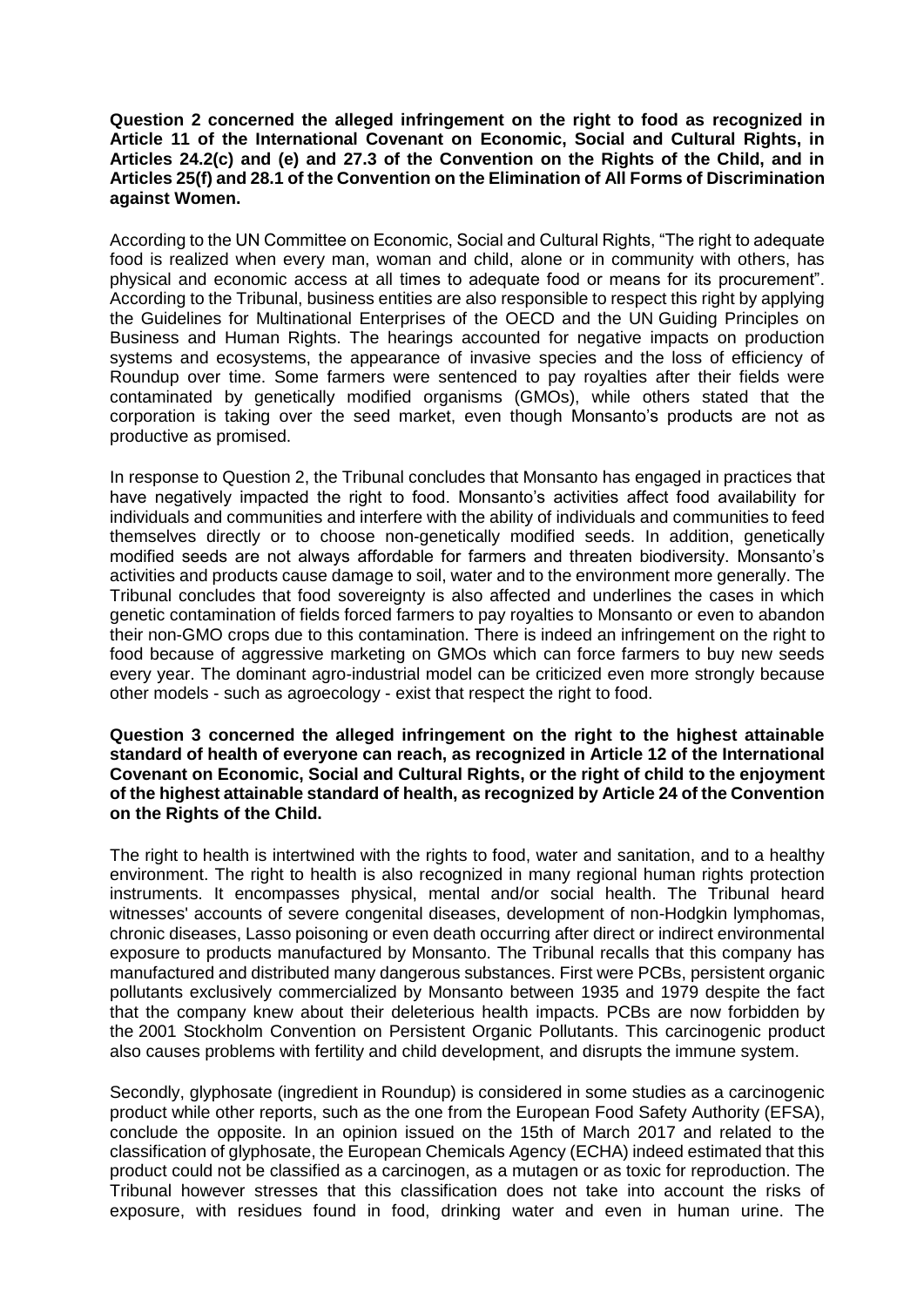commercialization of Roundup-resistant GMO crop seed has resulted in widespread distribution and use of this product. It is classified as "probably carcinogenic to humans" by the World Health Organisation's (WHO) International Agency for Research on Cancer. Other reports assert the genotoxicity of glyphosate on humans and animals. Last but not least, internal Monsanto documents released in March 2017 as a result of a court order of the U.S. District Court, Northern District of California (San Francisco) show that Monsanto has manipulated science. This makes hollow the so-called scientific controversy about the risks glyphosate pose on health.

Thirdly, the use of GMO seed raises multiple questions. There is a distinct lack of scientific consensus about the impacts of GMOs on human health. The controversy is embedded in a context of opacity on GMO studies, and even on the inability of researchers to conduct independent research. The "Monsanto Papers" cast light on practices of systematic manipulation of scientific studies, and on the influence exerted on experts by Monsanto. There is no political consensus on the cultivation of GMOs either. The UN Special Rapporteur on the Right to Food, an independent expert, calls for the need to follow the precautionary principle at the global level. The Tribunal concludes that Monsanto has engaged in practices that negatively impacted the right to health.

### **Question 4 concerned the alleged infringement on the freedom indispensable for scientific research, as guaranteed by Article 15(3) of the International Covenant on Economic, Social and Cultural Rights, as well as the freedoms of thought and expression guaranteed in Article 19 of the International Covenant on Civil and Political Rights.**

The "freedom indispensable for scientific research" closely relates to freedom of thought and expression, as well as the right to information. It is therefore key to safeguarding other fundamental rights, such as the right to health, food, water and a healthy environment. This freedom engenders the requirement to ensure that scientific researchers are able to express themselves freely and are protected when acting as whistle-blowers. Some of Monsanto's practices mentioned in the testimonies of agronomists and molecular biologists have resulted in court convictions for the company. Among those practices are: illegal GMO plantations; resorting to studies misrepresenting the negative impacts of Roundup by limiting the analysis to glyphosate only while the product is a combination of substances; massive campaigns aiming at discrediting the results of independent scientific studies. These strategies led, for example, to the withdrawal of a study published in an international journal and to the loss of a job for a scientist working in a governmental health agency.

In response to Question 4, the Tribunal concludes that Monsanto's conduct is negatively affecting the right to freedom indispensable for scientific research. Conduct such as intimidation, discrediting independent scientific research when it raises serious questions about the protection of the environment and public health, suborning false research reports, putting pressure on governments are transgressing the freedom indispensable for scientific research. This abuse is exacerbated by exposure to health and accompanying environmental risks, which deprive society the possibility to safeguard fundamental rights. Taking direct measures to silence scientists or attempting to discredit their work constitutes conduct that abuses the right to freedom indispensable for scientific research and the right to freedom of expression. This negatively affects the right to information.

### **Question 5 concerned the alleged complicity in war crimes as defined in Article 8(2) of the Statute of the International Criminal Court (ICC), by providing Agent Orange.**

Between 1962 and 1973, more than 70 million liters of Agent Orange (containing dioxin) were sprayed on approximately 2.6 million hectares of land. This defoliating chemical has caused serious harm to health in the Vietnamese civilian population. And the harm caused to American, New Zealand, Australian and Korean veterans has lead to court cases and to the recognition of Monsanto's responsibility, among others. Because of the current state of international law and the absence of specific evidence, the Tribunal cannot give any definitive answer to the question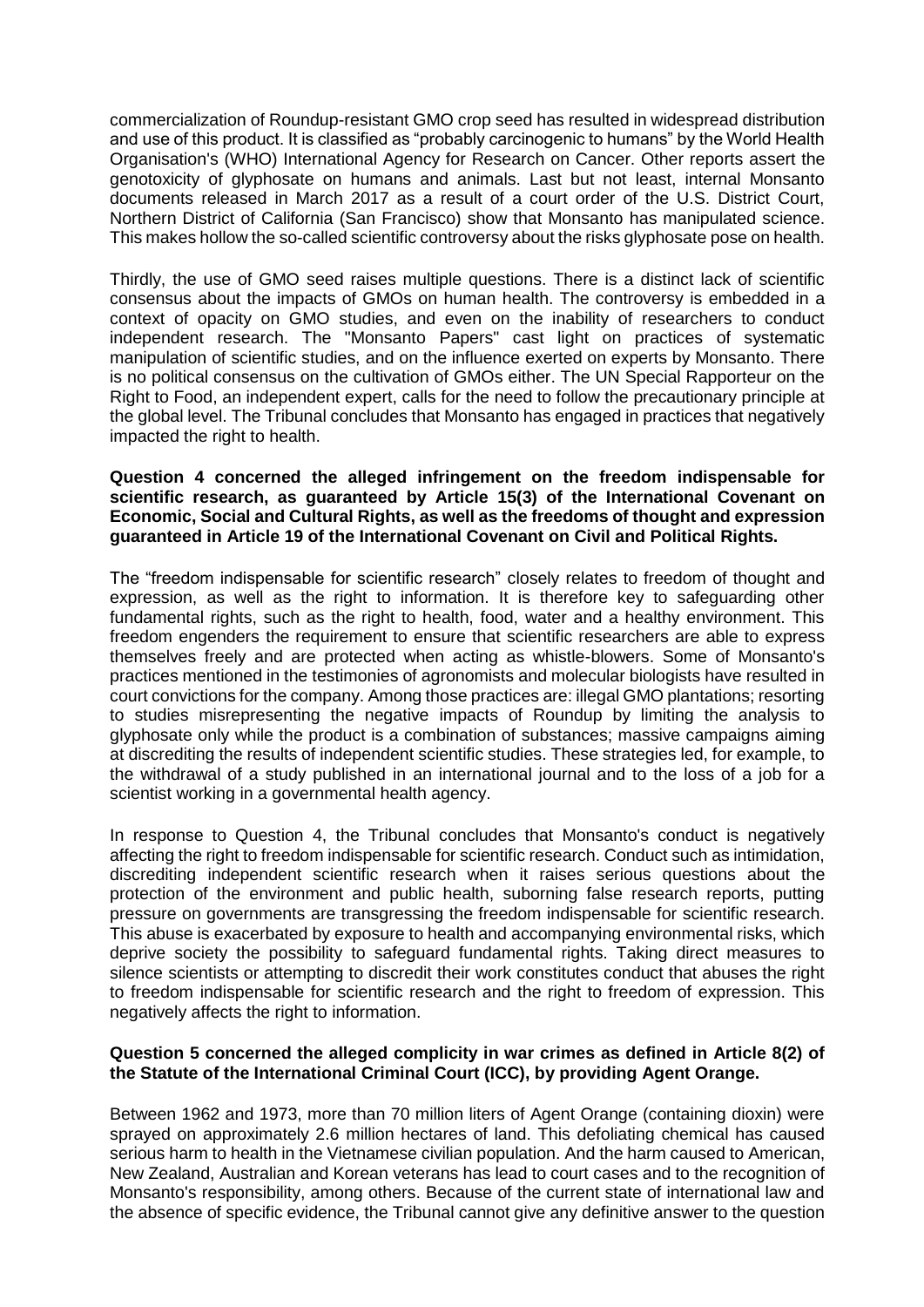it was asked. Nevertheless, it seems that Monsanto knew how its products would be used and had information on the consequences for human health and the environment. The Tribunal is of the view that, would the crime of Ecocide be added in International law, the reported facts could fall within the jurisdiction of the International Criminal Court (ICC).

### **Question 6 asked the Tribunal if the activities of Monsanto could constitute a crime of ecocide, understood as causing serious damage or destroying the environment, so as to significantly and durably alter the global commons or ecosystem services upon which certain human groups rely.**

Developments in international environmental law confirms the increased awareness of how environmental harm negatively affects the fundamental values of society. Preserving dignity for present and future generations and the integrity of ecosystems is an idea that has gained traction in the international community. As an evidence of these developments, and according to the Policy Paper on Case Selection and Prioritisation from September 2016, the Prosecutor of the ICC wants to give particular consideration to Rome Statute crimes involving the illegal dispossession of land or the destruction of the environment. However, despite the development of many instruments to protect the environment, a gap remains between legal commitments and the reality of environmental protection. The Tribunal assesses that international law should now precisely and clearly assert the protection of the environment and the crime of ecocide. The Tribunal concludes that if such a crime of ecocide were recognized in international criminal law, the activities of Monsanto could possibly constitute a crime of ecocide. Several of the company's activities may fall within this infraction, such as the manufacture and supply of glyphosate-based herbicides to Colombia in the context of its plan for aerial application on coca crops, which negatively impacted the environment and the health of local populations; the large-scale use of dangerous agrochemicals in industrial agriculture; and the engineering, production, introduction and release of genetically engineered crops. Severe contamination of plant diversity, soils and waters would also fall within the qualification of ecocide. Finally, the introduction of persistent organic pollutants such as PCB into the environment causing widespread, long-lasting and severe environmental harm and affecting the right of the future generations could fall within the qualification of ecocide as well.

#### **In the third part of the advisory opinion, the Tribunal insists on the widening gap between international human rights law and corporate accountability. It calls for two urgent actions.**

First is the need to assert the primacy of international human and environmental rights law. Indeed, a whole set of legal rules are in place to protect investors' rights in the frame of the World Trade Organization, as well as in bilateral investment treaties or in the investment-related clauses of free-trade agreements. These provisions tend to undermine the capacity of nations to maintain policies, laws and practices protecting human and environmental rights. According to the Tribunal, there is an important risk of a widening gap between international human rights and environmental law and international trade and investment law. UN bodies urgently need to take action; otherwise key questions will be resolved by private tribunals operating entirely outside the UN framework.

The second call concerns the need to hold non-state actors responsible within international human rights law. The Tribunal is of the view that the time is ripe to consider multinational enterprises as subjects of law that could be sued in the case of infringement of fundamental rights. The Tribunal clearly identifies and denounces a severe disparity between the rights of multinational corporations and their obligations. Therefore, the advisory opinion encourages authoritative bodies to protect the effectiveness of international human rights and environmental law against the conduct of multinational corporations.

*Appendices: letter sent by the Tribunal to invite Monsanto to participate in the hearings in The Hague on 15-16 October 2016, list of witnesses in alphabetical order and list of legal experts.*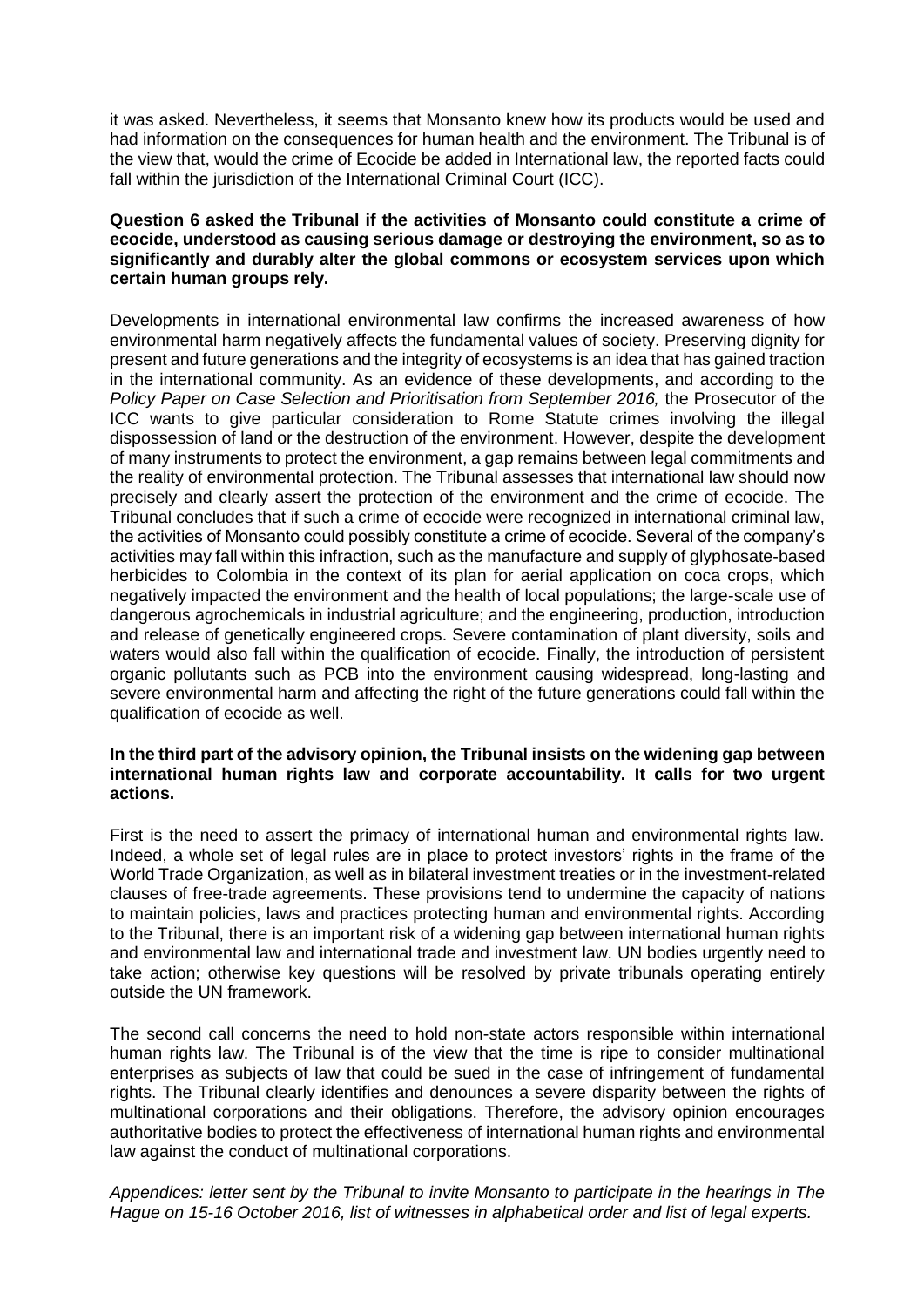Appendix 1: letter sent by the Tribunal to invite Monsanto to participate in the hearings in The Haque on 15-16 October 2016



**Stichting/Foundation Monsanto Tribunal** Marnixkade 111 H NL-1015 ZL Amsterdam **Pays Bas** juris@monsanto-tribunal.org

> Mr Hugh Grant Chairman and CEO Monsanto Company 800 North Lindbergh Blvd. St. Louis, Missouri 63167 **U.S.A**

> The Hague, June 6th, 2016

Dear Mr Grant

As you are aware, the Foundation Stichting Monsanto Tribunal was created in order to establish the International Monsanto Tribunal, an initiative of civil society groups that intends to allow for an open deliberation on the company's policies and their impacts.

The Foundation intends to convene the Tribunal in The Hague between 14 and 16 October 2016.

The Tribunal shall be asked to deliver an Advisory Opinion addressing six questions: the terms of reference, which identify these questions, are attached to this letter.

The result of an initiative of global civil society, the Tribunal is of course of symbolic value: it shall have no investigative powers; and its opinion is of a purely advisory nature. However, the members of the Tribunal shall deliver an opinion based exclusively on legal considerations, grounded in international human rights law and international humanitarian law; and they shall act in complete independence.

The Tribunal will be adopting its views on the basis of the principles described in Chapter IV of the Statute of the International Court of Justice, which describes the competence of the Court to deliver advisory opinions. It may also seek inspiration from Title IV of the Rules of the International Court of Justice, as regards procedural matters.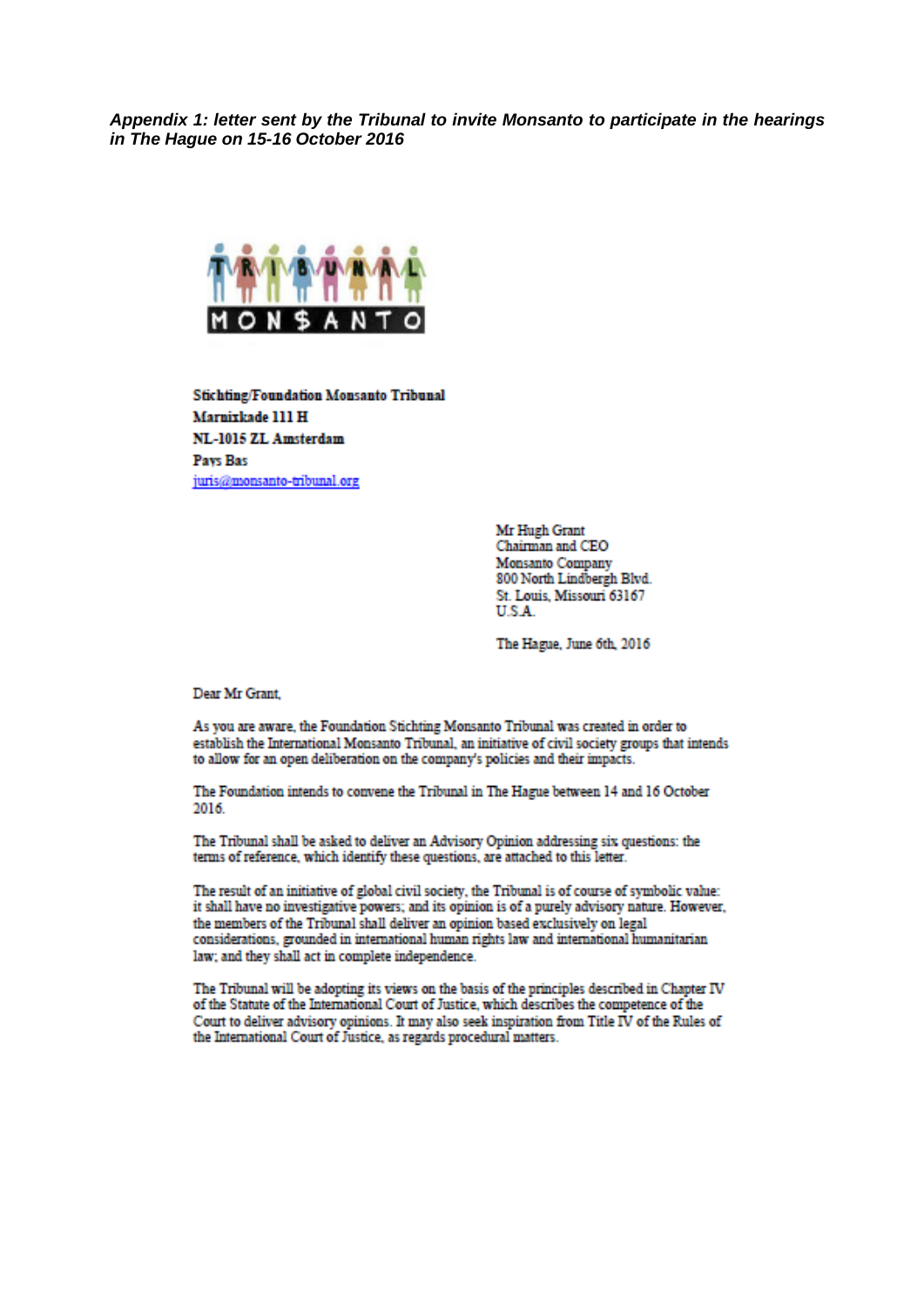The Tribunal shall be presented with a number of written observations concerning the questions it has been submitted: teams of lawyers are already preparing these briefs. During the hearing, it shall hear testimonies from victims of Monsanto's conduct, as well as legal opinions presented by experts tasked with informing the Court about the legal issues involved in the questions it is presented.

The Foundation Stichting Monsanto Tribunal believes it to be of the highest importance that Monsanto itself is given ample opportunity to present its views to the Tribunal, in order to ensure that the Tribunal is fully informed and equipped to provide an assessment that is based on the fullest range of information possible.

We share this view.

We would therefore strongly encourage Monsanto to submit a written brief to the Tribunal, before the deadline of October 1st. 2016.

Moreover, Monsanto is invited to be representated at the hearings that the Tribunal shall hold on 15 and 16 October 2016 in The Hague. Please let us know by October 1st if you would like to make use of this opportunity.

Of course, we remain at your disposal to provide you with any further information you may require on the nature of this initiative and the conditions under which the Tribunal shall be operating.

We look forward to your answer.

Sincerely,

Françoise Tulkens, former vice-president of the European Court of Human Rights

Dior Fall Sow, former Advocate General of the International Criminal Tribunal for Rwanda

Annex: Terms of reference of the International Monsanto Tribunal